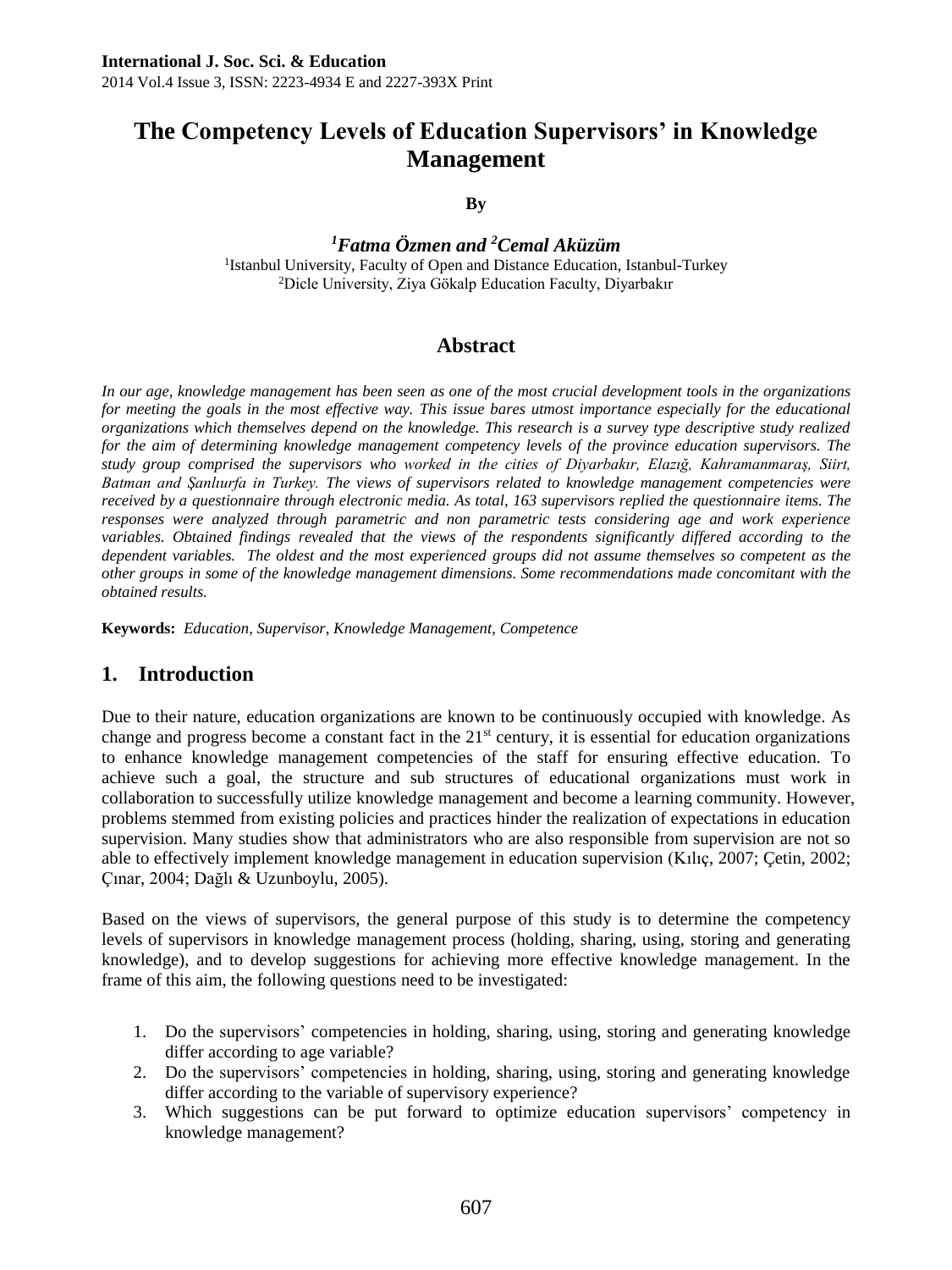This paper then seeks to add to our understanding of knowledge management by exploring the role that age and expertise play in knowledge management. In this study, education supervisors' knowledge management skills which based on intellectual capital of organization to perform their missions are discussed. In other words, the competency of supervisors in sharing, using, storing and generating of knowledge which they obtained from developed or accumulated experience, services and products depending on their age and experience are emphasized.

## **2. Literature Review**

## *The Importance of Supervision*

Organizations should always be aware and follow the progress of their intended goals. Thus, a supervisory system is vital for the continued existence of an organization (Aydın, 2000). Through supervision, the impact and efficiency of education increases, and the structure can monitors itself. While the suitability of the current functioning to the regulations is controlled the compliance of the educational system to the requirements of the age is increased, as well (Yıldırım, 2006). According to Bursalıoğlu (2002), supervision, as the first condition of achieving harmony in the organization, is the most frequently used regulatory mechanism and behavior control process for the sake of common good. Therefore, supervision encompasses diagnosing, assessment and correction-improvement activities (p.25). Olivia & Pawles (2001), related to the concept of educational supervision state that educational supervision suggests responsibilities encompassing many aspects of schooling, including administration, curriculum, and instruction (p.12). They also add that in the inclusion of instructional, curricular, and staff development domains, the supervisors exercise various roles. The supervisors assist teachers in the improvement of instruction, curriculum planning and improvement, and personal and professional growth and development (p.23).

In a similar vein, Aydın (2000) concludes that supervision removes any coincidental ties to finding and correcting errors, determining and complementing deficiencies, pinpointing problems and instituting solutions, finding and resolving necessities, therefore providing a systematic and planned result (p.11). It is noted that a certain amount of competency is required for supervision to have an effective role and also to understand and interpret the purpose of education.

The concept of competency pertains to the capacity needed to complete a duty or position in a satisfactory manner (Şahin, 2004:58). In other words, competency refers to an individual's ability to complete their duties in an acceptable fashion (Sezgin, 2006:3-4). On the other hand, Williams (1998) defines competency as functioning successfully in a certain job, having the sufficient technical knowledge and skill as well as behavioral aptitude. The responsibility falls upon the supervisory system, and therefore the supervisors who operate within the system, to cultivate and make the school teachers and principals who have a pivotal function in the education system effective. Within the education structure, a large amount of competency is required for a supervisor to carry out successfully such a heavy responsibility (Demir, 2000).

### *Knowledge Management*

Knowledge is widely viewed as the critical resource for all organizations (Muhammed, Doll & Deng, 2011). It exists in tacit and explicit forms, which are complementary and symbiotic. Innovation can occur only when explicit and tacit knowledge interact. While people can understand information individually and in isolation, knowledge can be only understood in a context of interactivity and communication with others (Khalil & Shea, 2012).

Knowledge Management (KM) seeks to capture that knowledge for the organisation's future benefit, disseminate the knowledge and use it to create further knowledge. The history of knowledge management is complex and can be traced to the interface of several disciplinary knowledge streams (Barratt-Pugh, Kennett & Bahn, 2013).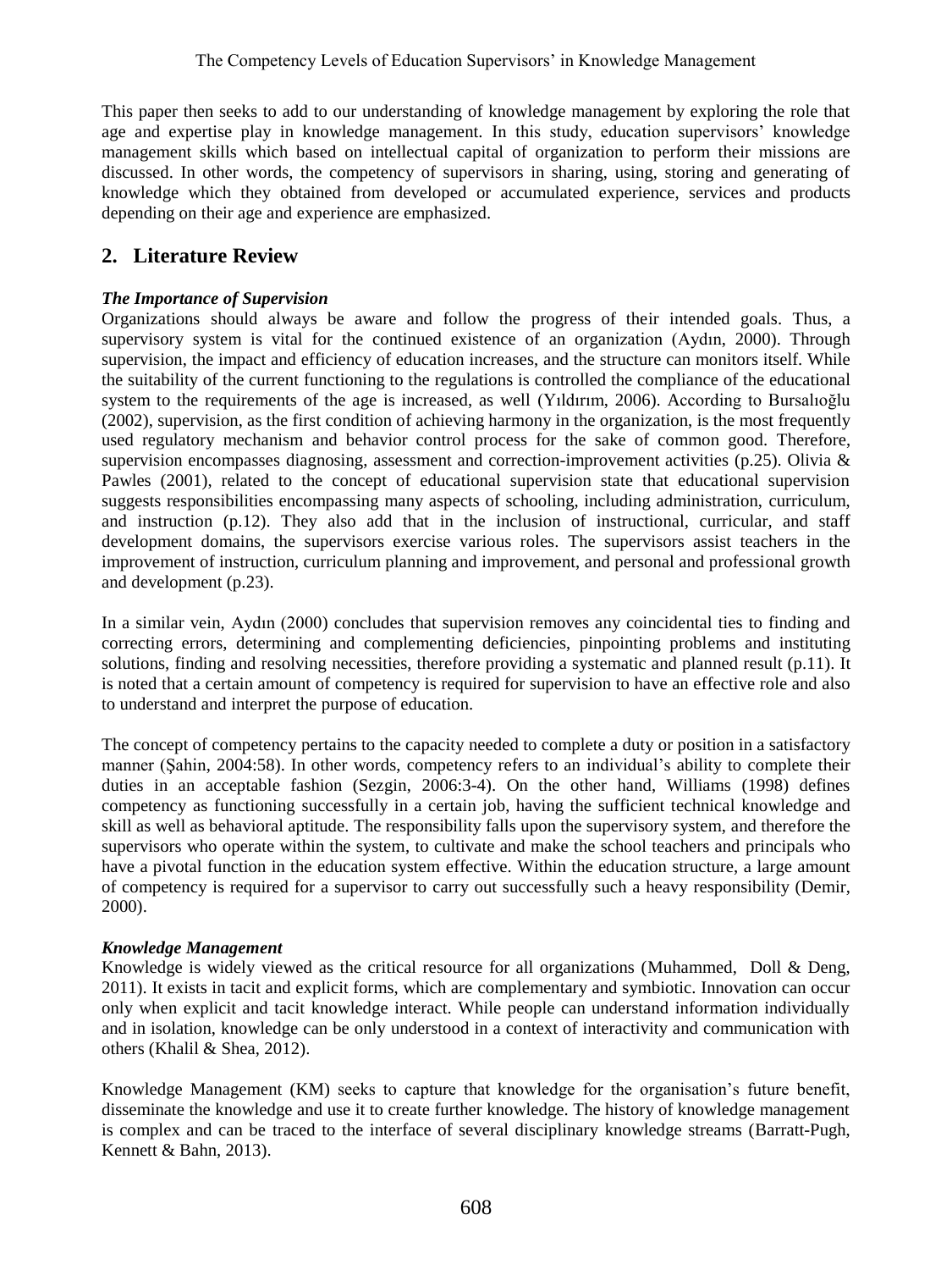#### Fatma Özmen and Cemal Aküzüm

Knowledge management has been interpreted and conceptualized at many levels. The most prominent treatment in the literature on knowledge management has viewed it as an organizational initiative or as an organizational system. This paradigm views knowledge as an organizational resource that has to be managed well in order to gain organizational competence (Muhammed, Doll & Deng, 2009). Knowledge management is usually adopted by large organizations because they have a wide range of knowledge available. Large organizations have sufficient resources and capabilities for KM adoption. They have the technical competence and social processes necessary for the effectiveness of a KM system (Supyuenyong & Swierczek, 2011). Knowledge management has been shown to significantly enhance the performance of organizations (Yoon, 2012).

Knowledge management can be defined in many ways. Jennex (2005) defines KM as the practice of selectively applying knowledge from previous experiences of decision making to current and future decision making activities with the express purpose of improving the organization's effectiveness (Chantarasombat, Srisa-ard, Kuofie & Jennex, 2010). Knowledge management is defined by Raja (2008), quoted from Bahatt (2002), as simplifying knowledge related activities such as creating, holding, conveying and use of knowledge. This definition correlates with holding, accumulating, protecting, updating, creating, sharing, and using knowledge when necessary (p. 54). In a short way, knowledge management defines to give a central position to knowledge in all the work and organizational processes (Quintas, 2001:14).

To reach the most positive results in knowledge management, as quoted from White (2002) by Muratoğlu & Özmen (2006), engaging to sustainable competitiveness, knowledge management deals with holding, using, sharing, storing, and generating knowledge resources through the best possible ways by ensuring trustworthiness especially in collaboration with the intellectual capital assets (p.8).

### *Holding knowledge*

Holding knowledge is the most fundamental component and the starting point of knowledge management. It encompasses internal and external observation, examination and transfer of the knowledge on near or far environmental changes. Holding knowledge facilitates learning at a superior level, implementing successful strategies, and advancement in production and technology for organizations (Akgün & Keskin, 2003). Torraco (2000) suggests knowledge management accompanies the coding of personal knowledge and distribution of it throughout the organization via an organizational data base (p.39). An important resource for attaining knowledge for organizations is to recruit individuals with an advanced level of knowledge. Organizations ensure new knowledge is transferred through a new member or members. In some instances new knowledge is acquired through purchasing another organization, but this is considered to be a very radical step (Huber, 1991:96-97).

### *Sharing knowledge*

Knowledge sharing is recognized as an important facilitator of organizational performance today (Endres & Chowdhury, 2013) and as an important element of knowledge management includes sharing information, ideas, suggestions, and expertise among people in an organization (Nikabadi & Zamanloo, 2012). Sharing this body of knowledge improves the ability of knowledge workers to further innovate (Chantarasombat, Srisa-ard, Kuofie & Jennex, 2010).

Knowledge societies are organizational societies and their primary objective is to integrate knowledge with a task and supply the necessary circulation. According to a study conducted by the New York Times in 1996, only 20% of workers collaborated with their colleges and, instead of giving their superiors the necessary solutions, they just told them what they wanted to hear (Muratoğlu & Özmen, 2006:7).

For the organization to use knowledge collected from internal and external sources effectively and for the knowledge to be attainable, knowledge must be transferred to the main database as well as shared by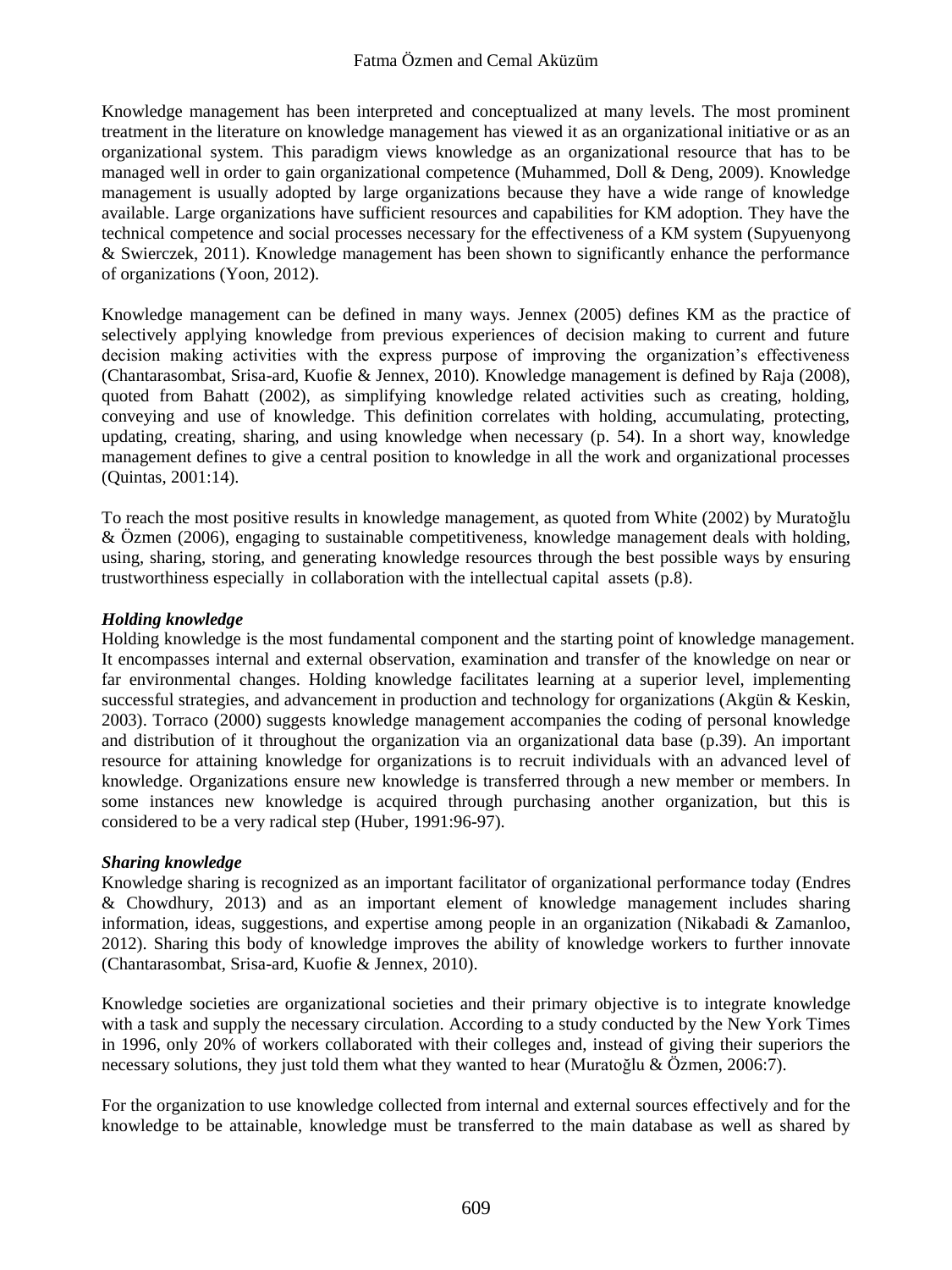individuals for making use it promptly. As knowledge is dynamic, it grows and becomes more effective as it is shared (Tiwana, 2000:199).

### *Using knowledge*

Holding and sharing knowledge is important; however, knowledge is there to be used and to solve problems. For it to be used properly, it must be understood and internalized properly by the user (Yazıcı, 2001). As knowledge is developed and renewed constantly in our age, to strengthen and develop knowledge assets, knowledge should be used promptly. Knowledge is as functional as how effectually it is used and understood. When new knowledge combines with already existing knowledge, then it becomes greater than its original components (Aktan & Vural, 2005; Kılıç, 2007).

## *Storing knowledge*

Organizations store knowledge in order to re-use it or use it again in knowledge regeneration. In organizations, knowledge collected through manufactured goods or services production is stored in knowledge archives or on the ''knowledge super highway'', the internet (Yazıcı, 2001). The experiences of the individuals or knowledge on the occurrence in the organizations are usually stored within the individuals and this knowledge is hard to reach. For that reason this kind of knowledge is defined as "tacit knowledge" and it is of utmost importance to make it explicit. Another dimension of organizational memory is intellectual capital which is defined as the intellectual capacity of an organization to successfully compete in the marketplace, as well as the organization's competence in satisfying social demands and interrelations with their target market (Brinker, 2000).

The most fundamental goal of knowledge management is for organizations to store knowledge through different techniques and make it readily available and accessible. This goal emphasizes the fact that accumulated data is vital for an organization in knowledge generation and optimizing its value. Thus, organizations must store the acquired knowledge to be used again when needed (Aktan & Vural, 2005; Martensson, 2000).

## *Generating knowledge*

New knowledge is generated through the mutual interaction and synergy (socialization, recognition/ comprehension, integration and vocalization) between tacit and explicit knowledge. It is important for tacit knowledge to be explicit for generating knowledge (Balasubramanian et al., 1999:146).

Supervisors' being aware of the basic components of knowledge helps in recognizing the methodology amongst components of knowledge, and simplifies making analysis and synthesis. Knowledge can be generated through social, collective and individual cognitive processes. It can also be acquired through four configurations: socialization, externalization, internalization and integration. These configurations are related correspondingly with knowledge sharing, converting tacit knowledge into explicit one, and vice versa, integration, classification and synthesis processes (Alavi & Leidner, 2001:116).

## *The Knowledge Management in Supervision Process*

The environment of the organization is always changing which requires accurate and update supervision. Also, supervision is one of the main bases of management. Thus, in order to enhance effectiveness and efficiency of supervision, transformation from traditional view to the modern one is necessary. It seems that applying knowledge management in supervision can improve the process of supervision and can help to accomplish this basis of management in the competitive arena of today (Davali & Ansari, 2012).

The organizations must be aware that they need the skill of knowledge leadership for becoming innovative. Since knowledge or knowledge management ability are the main factors for progressing and the main resources of educational organizations, the effective performance of these organizations depend upon the accurate and effective producing of knowledge. Especially education industry is increasingly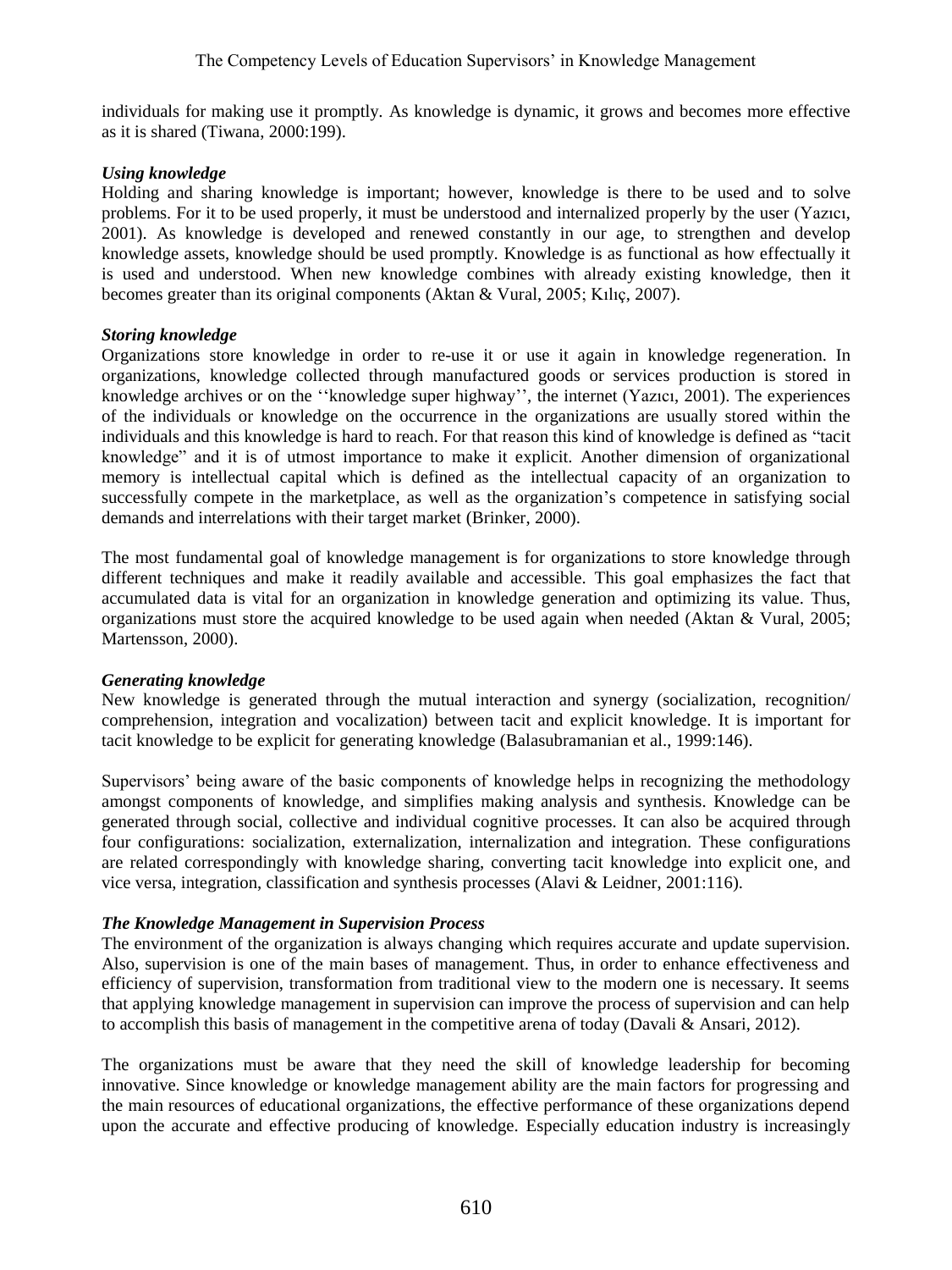becoming a knowledge-based community that depends critically on knowledge management activities to improve the quality of supervising education.

Supervision process involves several complex and knowledge-intensive practices that highly depend on supervisors' know-how and experience. Thus, whether supervisor can utilize and manage their knowledge in supervisor's process effectively is vital to the quality of supervision (Yew, Ahmad  $\&$  jaafar, 2011).

In essence, supervisor's role size and complexity is undergoing changes, due to the increasing competitiveness faced by most organizations in their internal and external environments. Supervisors are required to productively manage the business and continuously be looking for opportunities for quality improvement (Bunning, 1996). Historically, supervisors have obtained their position through their technical expertise and experience, thus most supervisors do not possess management qualifications. Unfortunately, the aforementioned changing context for the supervisor requires a more demanding skill set for the supervisor's role. This must result in a mismatch between the requirements of the supervisor role and the capability of supervisors in organizations [\(MacNeil,](http://search.proquest.com/indexinglinkhandler/sng/au/MacNeil,+Christina+Mary/$N?accountid=15780) 2004). On the other hand, success and improvement in every system are realized by effective and efficient supervision which is exerted in various stages which, in turn, doubles the importance of applying knowledge management in the supervision process (Davali & Ansari, 2012).

## **3. Methodology**

### *Research model*

A descriptive survey method was used in the study. A survey is any activity that collects information in an organized and methodical manner about characteristics of interest from some or all units of a population using well-defined concepts, methods and procedures, and compiles such information into a useful summary form. A survey can be thought to consist of several interconnected steps which include: defining the objectives, selecting a survey frame, determining the sample design, designing the questionnaire, collecting and processing the data, analysing and disseminating the data and documenting the survey (Statistics Canada, 2003).

### *Study Group*

The study group was comprised of education supervisors studying at Fırat University Social Sciences Institute's graduate program during the 2008-2009 academic year and supervisor coworkers in their place of work. Thus, a study group of 163 individuals was achieved including supervisors from the provinces of Diyarbakır, Elazığ, Kahramanmaraş, Siirt, Batman and Şanlıurfa, gathering their opinions through electronic mail (Table 1).

### *Instrument and Data Analysis*

To acquire the views of province education supervisors on their own competencies in knowledge management, Muratoğlu's (2005) survey entitled "Strategies of Knowledge Management in Education Organizations" was utilized. Also the researchers used, with the author consent, three questionnaire items from Çınar's (2004) survey "Education Administrators Proficiency on Knowledge Management: Malatya Sample". To determine the reliability of the instrument, in other words, to understand the internal consistency of the scale, a reliability calculation was made and the reliability coefficient was found as Alpha=.94.

To determine the internal consistency of the scale used by the researchers, the Cronbach-Alpha coefficient was also calculated according to its sub dimensions that are *Holding knowledge* (including the items such as "I am in collaboration with my colleagues in holding the knowledge necessary for my work", "I utilize the community resources by having a good rapport with my work environment", "I find personal knowledge significant enough to use in my supervisory position", etc. *), Sharing knowledge*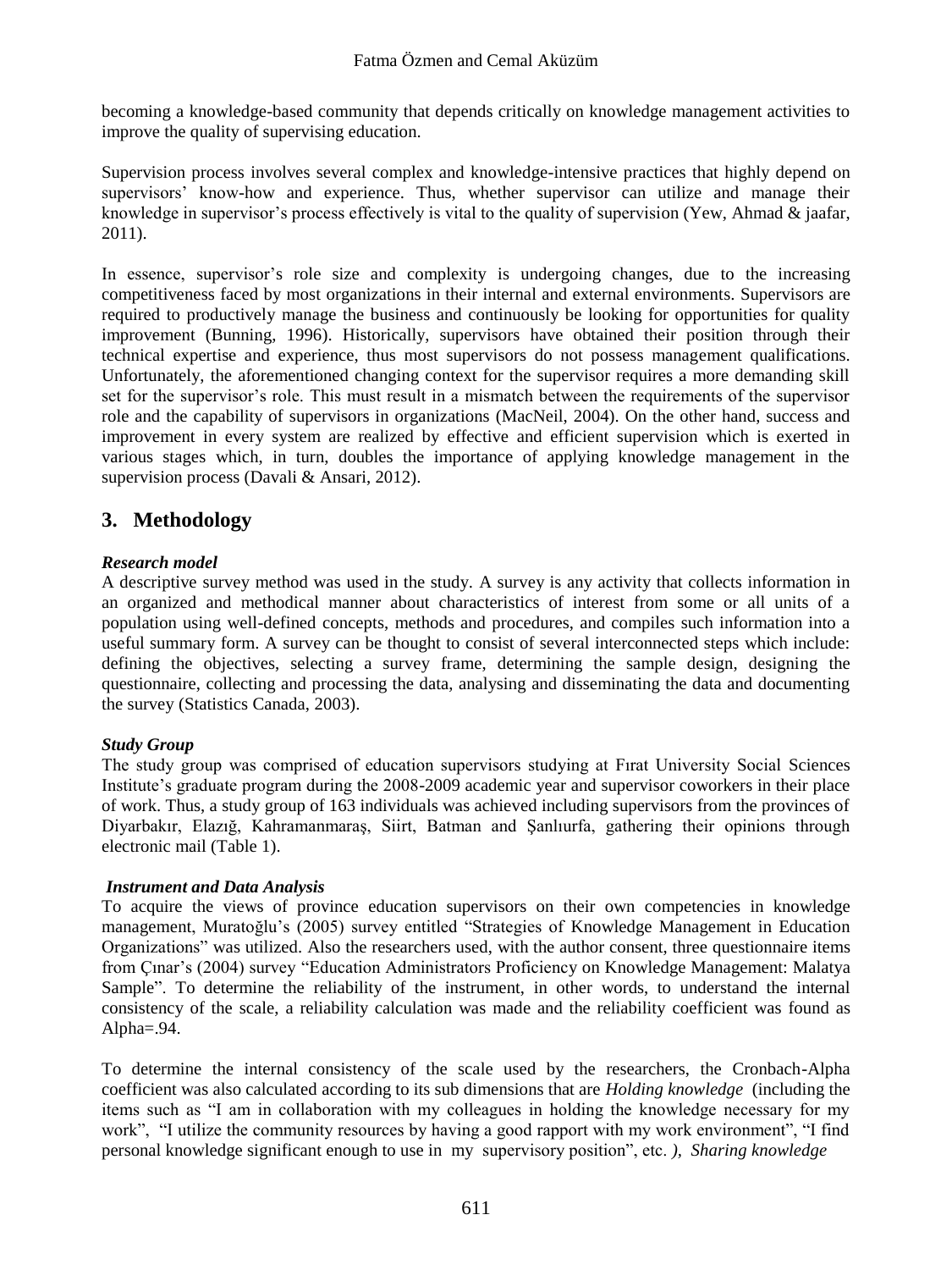| <b>Working Group</b> | Number of Supervisors in<br>the Study Group* / Sent<br>Questionnaires | Number of Return<br>Questionnaire |
|----------------------|-----------------------------------------------------------------------|-----------------------------------|
| Diyarbakır           | 55                                                                    | 52                                |
| Kahramanmaraş        | 58                                                                    | 30                                |
| Elaziğ               | 35                                                                    | 35                                |
| Batman               | 26                                                                    | 16                                |
| Siirt                | 10                                                                    | 10                                |
| Sanlıurfa            | 47                                                                    | 20                                |
| Total                | 231                                                                   | 163                               |

**Table 1. Number of Supervisors in the Study Group /Sent and Returned Questionnaires**

\* MEB. (2009). Between Provinces Replacement Guide of Supervisors.

*(*including the items such as "I convince the teachers and administrators about the importance of sharing knowledge", "I share the necessity knowledge effectively to improve the performance of employees", "I announce the knowledge that I ensure accuracy of to my colleagues", etc.), *Using knowledge* (including the items such as "I help the provision of an [environment of confidence](http://tureng.com/search/environment%20of%20confidence) to provide using knowledge effectively", "I do my work as knowledge based", "I try to implement new methods and approaches in supervision process", etc.), *Storing knowledge* (including the items such as "I have knowledge bank in certain areas (laws, regulations and methods, etc.)", "As I sort the knowledge that I have, I get ready it to be used all the time", "I encourage the school management for create maps of knowledge", etc.) and *Generating knowledge* (including the items such as "I help to be done research and analysis constantly to reach better in supervision", "I encourage bring project based training into the forefront in school", "I plan be aware of global change", etc.). The results of that computing are given below (Table 2).

To evaluate the subjects' level of agreement to the items in the survey, towards the competency level of supervisors on knowledge management, the researchers have determined 5 scales as "Always", "Generally", "Sometimes", "Rarely" and "Never", so as to be scored as 5,4,3,2,1 correspondingly, for the items which have positive connotations; and 1, 2, 3, 4, 5 for the ones conveying negative connotations.

| <i>Dimensions</i>    | <i>Items About Dimension</i> | Cronbach-Alpha<br>Coefficients |
|----------------------|------------------------------|--------------------------------|
| Holding knowledge    | $1 - 8$                      | .76                            |
| Sharing knowledge    | $9 - 13$                     | .83                            |
| Using knowledge      | $14 - 26$                    | .77                            |
| Storing knowledge    | 27-33                        | .64                            |
| Generating knowledge | 34-44                        | .91                            |

| Table 2. Dimensions of Knowledge Management and Cronbach-Alfa Coefficients |  |  |  |  |  |  |
|----------------------------------------------------------------------------|--|--|--|--|--|--|
|----------------------------------------------------------------------------|--|--|--|--|--|--|

The subjects' responses to the questionnaire items were evaluated according to the arithmetic means indicating the agreement level as  $X \le 1.79$  Never;  $1.80 \le X \le 2.59$  Rarely;  $2.60 \le X \le 3.39$  Sometimes;  $3.40 \le X \le 4.19$  Generally; and  $X \ge 4.20$  Always.

In the analysis of the data, since in female's group of gender variable only 3 supervision replied to the survey, this variable wasn't included in the analysis. Considering the age variable, three categories were determined in the questionnaire form such as "30 years old and less", "31-40 years old", "41 years old and more". However, since only 4 education supervisors are at the age 30 and less than it, combining "30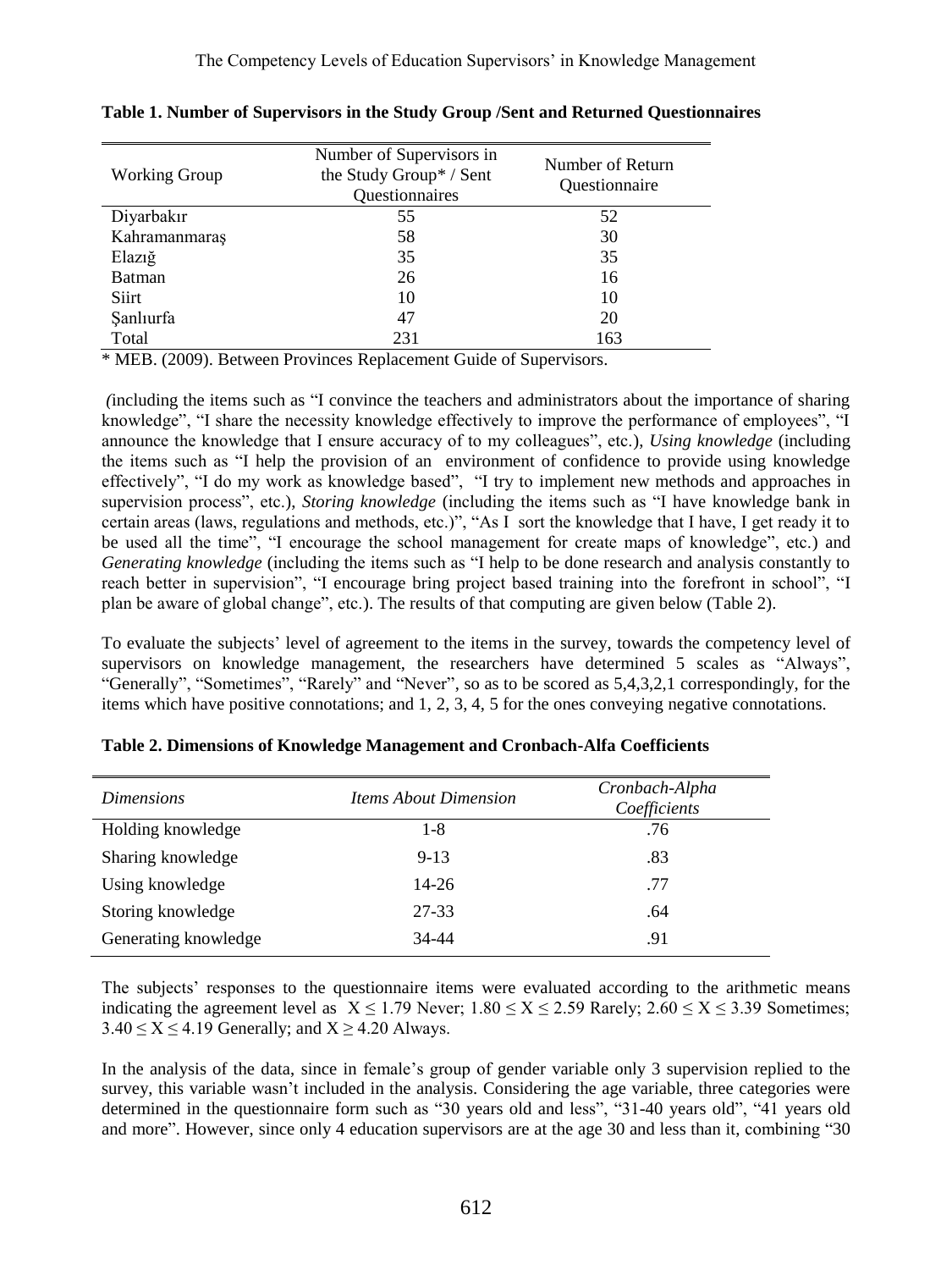and less" and "31-40", two groups were formed as "40 years old and less" and "41 years old and more". Therefore, independent Samples t-test was computed for the analysis of data for the age variable.

For the supervisory period variable, as the sublevel distributions were not homogeneous, the Kruskal-Wallis H Test was used. When a significant difference was found amongst the subject groups, to determine which of the groups the difference originated, a Mann Whitney U Test was preformed in a dual combinations.

## **4. Findings**

Considering the age and work related spent time amount variables, the findings related to education supervisors' knowledge management competency levels are given below.

The distribution of the supervisors by age in the study group, showed that 54.6% of the supervisors took place in the age group of "40 years old and less", and 45.4% was among "41 years old and more" age group. According to time spent of work in this field we found 50.9% of the study group to be "5 years and less"; 11% "between 6-10 years"; 11.7% "between 11-15 years"; 16.6% "between 16-20 years"; and 9.8% "21 years or more" (Table 3).

| Demographic qualifications | Groups                | N   | $\%$ |
|----------------------------|-----------------------|-----|------|
|                            | Female                | 3   | 1.8  |
| Gender                     | Male                  | 160 | 98.2 |
|                            | Total                 | 163 | 100  |
|                            | 40 years old and less | 89  | 54.6 |
| Age                        | 41 years old and more | 74  | 45.4 |
|                            | Total                 | 163 | 100  |
|                            | 5 years and less      | 83  | 50.9 |
|                            | $6-10$ years          | 18  | 11   |
| Supervisory experience     | $11-15$ years         | 19  | 11.7 |
|                            | $16-20$ years         | 27  | 16.6 |
|                            | 21 years or more      | 16  | 9.8  |
|                            | Total                 | 163 | 100  |

|  | Table 3. Demographic Qualifications of Supervisors Participated in the Research |  |  |
|--|---------------------------------------------------------------------------------|--|--|
|  |                                                                                 |  |  |

## *Findings according to age variable*

According to age variable it is understood that the replies of the supervisor groups as "40 years old and less" and "41 years old and more" indicated "generally" levels considering knowledge holding, using, storing and generating dimensions. However, related to "knowledge sharing" dimension, we found that the responses of "40 years old and less" group reflected "always"; however, the responses of "41 years old and more" group's reflected "generally" level. The groups' answers to the dimensions "holding knowledge" and "sharing knowledge" showed significant differences (Table 4) and the views of "40 years and less" age group indicated significantly more agreement than the "41 years old and more" group's towards the competency levels of supervisors  $(P=0.0)$ . This result has shown that older education supervisors consider themselves to be less competent, especially at holding and sharing knowledge in their supervisory position.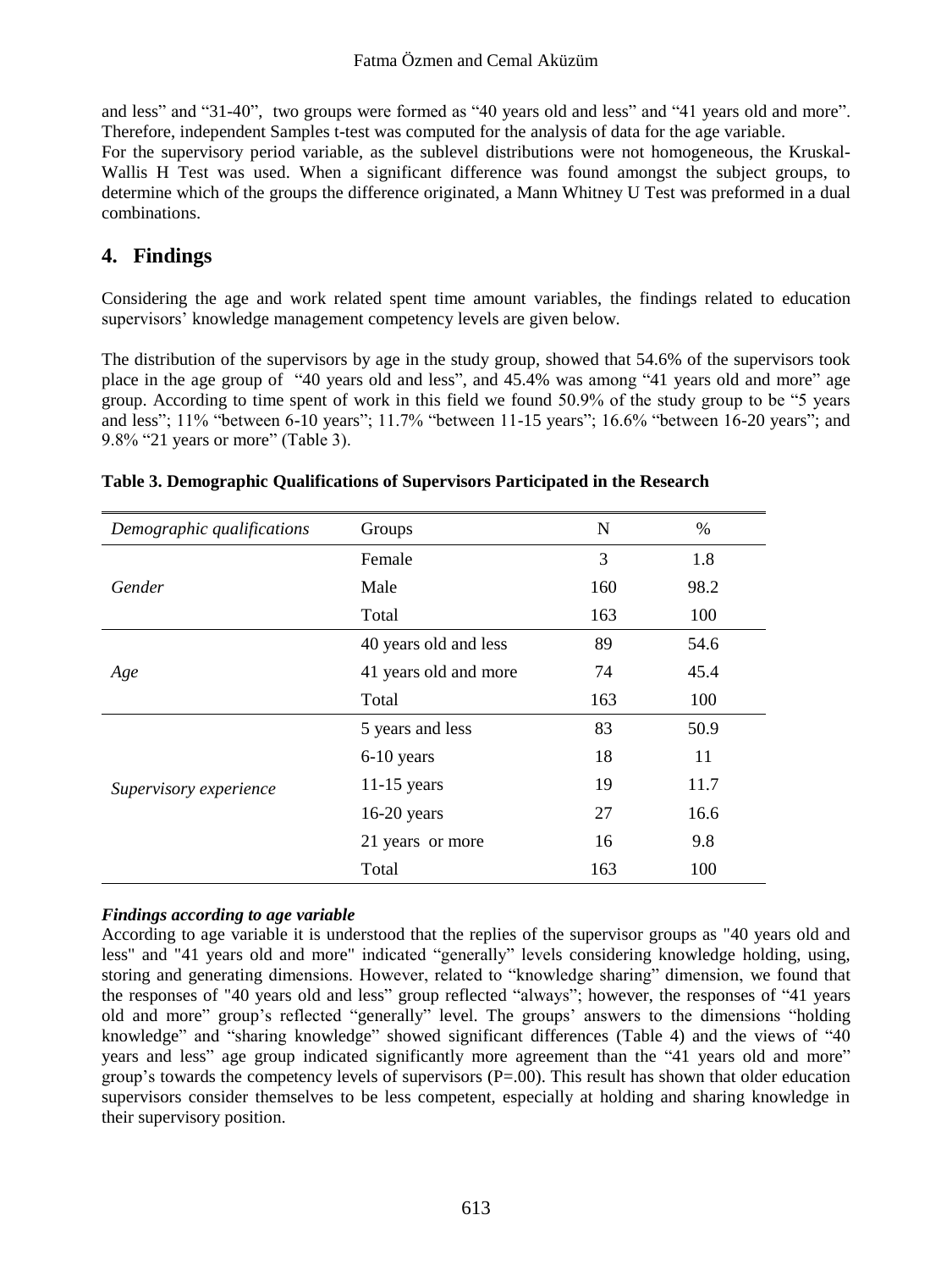| <i>Dimensions</i>              | Groups                | N   | $\mathbf{X}$ | <b>SD</b> | <b>SH</b> | t       | P       |
|--------------------------------|-----------------------|-----|--------------|-----------|-----------|---------|---------|
|                                | 40 years old and less | 89  | 3.79         | .40       | .04       |         |         |
| Holding                        | 41 years old and more | 74  | 3.55         | .58       | .07       | 3.16    | $.00**$ |
| Knowledge                      | Total                 | 163 |              |           |           |         |         |
|                                | 40 years old and less | 89  | 4.31         | .45       | .05       |         |         |
| <i>Sharing</i>                 | 41 years old and more | 74  | 4.13         | .67       | .08       | 2.07    | $.04*$  |
| Knowledge                      | Total                 | 163 |              |           |           |         |         |
|                                | 40 years old and less | 89  | 3.58         | .29       | .03       |         |         |
| Using                          | 41 years old and more | 74  | 3.50         | .53       | .06       | 1.13    | .26     |
| Knowledge                      | Total                 | 163 |              |           |           |         |         |
|                                | 40 years old and less | 89  | 3.66         | .51       | .05       |         |         |
| <b>Storing</b><br>Knowledge    | 41 years old and more | 74  | 3.76         | .55       | .06       | $-1.20$ | .23     |
|                                | Total                 | 163 |              |           |           |         |         |
| <i>Generating</i><br>Knowledge | 40 years old and less | 89  | 4.14         | .56       | .06       |         |         |
|                                | 41 years old and more | 74  | 4.05         | .60       | .07       | 1.00    | .32     |
|                                | Total                 | 163 |              |           |           |         |         |

**Table 4. Data Distribution Based on the Dimensions According to Age Variable**

 $P < 05$ ,  $*P < 01$ 

### *Findings according to the supervisory experience variable*

When viewed according to the supervisory experience variable at the base of dimensions, we found significant differences in "holding knowledge" and "sharing knowledge" dimensions. To identify which subject groups were forming these discrepancies, the Mann Whitney U Test was applied to the subjects in duel groups. And, the arithmetic mean in the table was given not to determine the discrepancies but to verify the level of participation (Table 5).

The group of supervisors with "6-10 years" experience in their field was found to have the highest mean rank in holding knowledge compared to the other groups. The group who had "21 years or more" work experience held knowledge "sometimes", and all of the other groups held knowledge "generally". The mean rank of the group with "21 years or more" work experience was found to be significantly lower than all other groups. This group significantly differentiated from all the other groups except for the "16- 20 years" work experience group. The mean rank of the group with "11-15 years" work experience was lower than the "6-10 years" work experience group. However this difference was not found to be significant. In other words, it could be construed that supervisors working for longer were less apt at holding knowledge than supervisors with "6-10 years" work experience. It was also found that the "5 years and less" work experience group was found to be less competent at holding knowledge than "6-10 years" group. And, this finding did not reflect any significant difference also.

With regard to the "sharing knowledge" dimension, the groups who had "5 years or less", "6-10 years" and "11-15 years" work experiences reflected their views with "always". But, the groups of "16-20 years" and "21 years or more" work experiences answered "generally". The group with "6-10 years" supervisory experience scored the highest mean rank in knowledge sharing amongst all the groups and significantly differ from the "16-20 years" experience group. In this dimension, the "21 years or more" work experience group scored the lowest amongst all the groups and had a significant differentiation with the "5 years and less" and "6-10 years" work experience groups.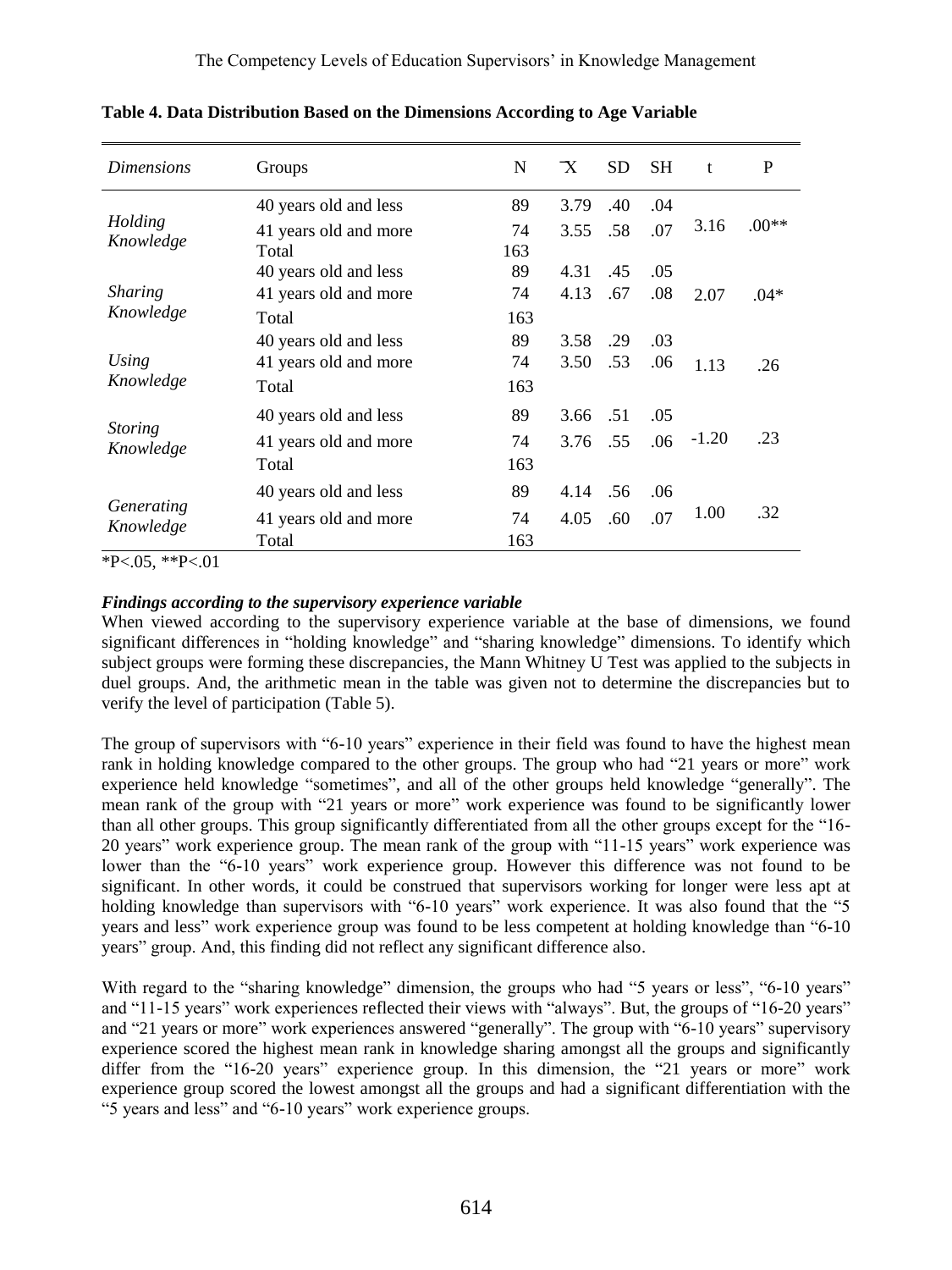The results related to "using knowledge" dimension showed similarities to sharing knowledge dimension. The groups "5 years or less", "6-10 years", "11-15 years" and "16-20 years" work experience answered the dimensions with "generally", but, the "21 years or more" work experience group answered "sometimes" regarding the use of knowledge. The group with "11-15 years" supervisory experience scored the highest mean rank in using knowledge where the "21 years or more" work experience group scored the lowest, however this finding was not considered significant. With "storing knowledge", the answers did not indicate any significant differences and all groups reflected their views answering with "generally".

The responses to the dimension "generating knowledge" did not differ significantly in the groups. However, the groups "5 years or less", "16-20 years" and "21 years or more" work experience answered with "generally" where the other groups answered "always".

The findings indicated that supervisors with work experience of "21 years and more" viewed themselves "sometimes" competent for holding and using knowledge and "generally" competent for the other dimensions. This implied that supervisors with so long years of work experience were not effective enough at knowledge management during the supervisory process.

|                           |                     |     |           |             |                |           | Significant<br>Difference<br>(Mann Whitney |
|---------------------------|---------------------|-----|-----------|-------------|----------------|-----------|--------------------------------------------|
| <b>Dimensions</b>         | Groups              | N   | Mean Rank | $\mathbf X$ | $\mathbf{X}^2$ | ${\bf P}$ | U                                          |
|                           | A) 5 years and less | 83  | 86.09     | 3.76        |                |           |                                            |
|                           | $B)$ 6-10 years     | 18  | 99.11     | 3.85        |                |           |                                            |
|                           | $C$ ) 11-15 years   | 19  | 92.03     | 3.82        | 15.53          | $.00**$   | E(A,B,C)                                   |
| Holding<br>knowledge      | D) $16-20$ years    | 27  | 73.87     | 3.55        |                |           |                                            |
|                           | E) 21 years or more | 16  | 43.34     | 3.14        |                |           |                                            |
|                           | Total               | 163 |           | 3.68        |                |           |                                            |
|                           | A) 5 years and less | 83  | 85.08     | 4.29        |                |           |                                            |
|                           | $B)$ 6-10 years     | 18  | 104.36    | 4.49        |                |           |                                            |
| <b>Sharing</b>            | $C$ ) 11-15 years   | 19  | 80.87     | 4.23        | 9.89           | $.04*$    | B(D)                                       |
| knowledge                 | D) $16-20$ years    | 27  | 73.04     | 4.01        |                |           | E(A,B)                                     |
|                           | E) 21 years or more | 16  | 57.34     | 3.99        |                |           |                                            |
|                           | Total               | 163 |           | 4.23        |                |           |                                            |
|                           | A) 5 years and less | 83  | 80.14     | 3.56        |                |           |                                            |
|                           | $B)$ 6-10 years     | 18  | 91.75     | 3.64        |                |           |                                            |
|                           | $C$ ) 11-15 years   | 19  | 103.11    | 3.73        |                |           |                                            |
| <b>Using</b><br>knowledge | D) $16-20$ years    | 27  | 75.43     | 3.44        | 6.95           | .14       |                                            |
|                           | E) 21 years or more | 16  | 66.69     | 3.35        |                |           |                                            |
|                           | Total               | 163 |           | 3.55        |                |           |                                            |
|                           | A) 5 years and less | 83  | 71.95     | 3.61        |                |           |                                            |
| <b>Storing</b>            | $B)$ 6-10 years     | 18  | 92.72     | 3.81        | 9.26           | .06       |                                            |
| knowledge                 | $C$ ) 11-15 years   | 19  | 101.53    | 3.91        |                |           |                                            |

#### **Table 5. Data Distribution According to Supervisory Experience Related to Age Variable**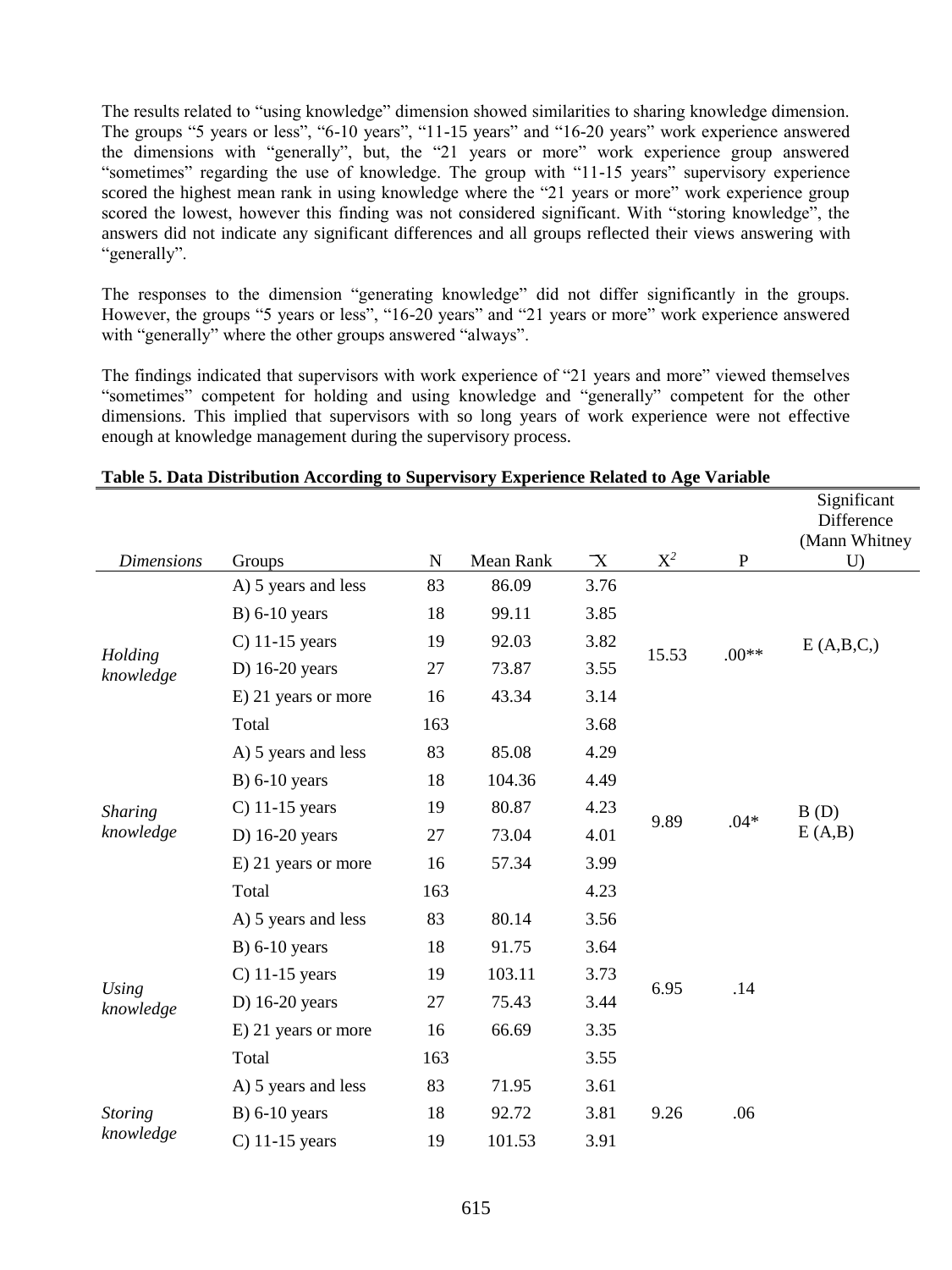|            | D) $16-20$ years    | 27  | 92.09  | 3.76 |      |     |
|------------|---------------------|-----|--------|------|------|-----|
|            | E) 21 years or more | 16  | 81.88  | 3.76 |      |     |
|            | Total               | 163 |        | 3.70 |      |     |
|            | A) 5 years and less | 83  | 80.70  | 4.09 |      |     |
| Generating | $B)$ 6-10 years     | 18  | 101.17 | 4.35 | 7.28 |     |
|            | C) $11-15$ years    | 19  | 91.71  | 4.23 |      | .12 |
| knowledge  | D) $16-20$ years    | 27  | 79.13  | 4.04 |      |     |
|            | E) 21 years or more | 16  | 60.50  | 3.89 |      |     |
|            | Total               | 163 |        | 4.11 |      |     |

 $*P<.05, **P<.00$ 

## **5. Results, Discussion and Implications**

In this study, according to the variables of age and supervisory experience, the obtained findings towards the determined dimensions can reveal the results below:

According to the age variable, the knowledge management dimensions as holding, sharing, using, storing and generating knowledge are realized at "generally" level by the group of "41 years old and more". The group of "40 years old and below" are "generally" competent at the dimensions of holding, using, storing and generating knowledge and for the sharing knowledge dimension their competency level indicates "always". The "40 years old and less" group scored considerably higher in holding and sharing knowledge, which is significantly differ from the "41 years old and more" group.

According to the work experience variable, the group with "21 years or more" experience is competent at "sometimes" level on holding and using knowledge. Towards the other dimensions as sharing, storing and generating knowledge, the findings reveal that they are "generally" competent.

The "21 years or more" work experience group finds itself "sometimes" competent at holding knowledge. With regards to the age variable, we find also the age group of "41 years old and over" are less competent at holding knowledge compared to their younger colleagues. Thus, we see that these results support each other.

With the sharing knowledge dimension, according to the age and work experience variables, all group views indicate "generally" and "always" levels. However the age group of "41 years old and more" finds themselves less competent than the age group of "40 years old and less" in sharing knowledge. The same is true for the work experience groups, where the "21 years or more" and "16-20 years" work experience groups find themselves less competent in sharing knowledge compared to the other groups. As all subject groups scored "generally" and "always" on sharing knowledge, this shows how important this knowledge management dimensions is to the supervisors.

According to the work experience dimension, the findings reveal that all the groups except "21 years and more", consider themselves to be "highly" competent in using knowledge, however the "21 years and more" group considers itself "moderately" competent. This finding may be interpreted as supervisors with more work experience believe in to be less competent at using knowledge in the supervisory field. The same situation arises in the age variable where "41 years old and more" group does not find itself as proficient as their younger colleagues.

Related to the storing knowledge dimension, all the groups within the age and work experience variables, consider themselves to be "generally" competent.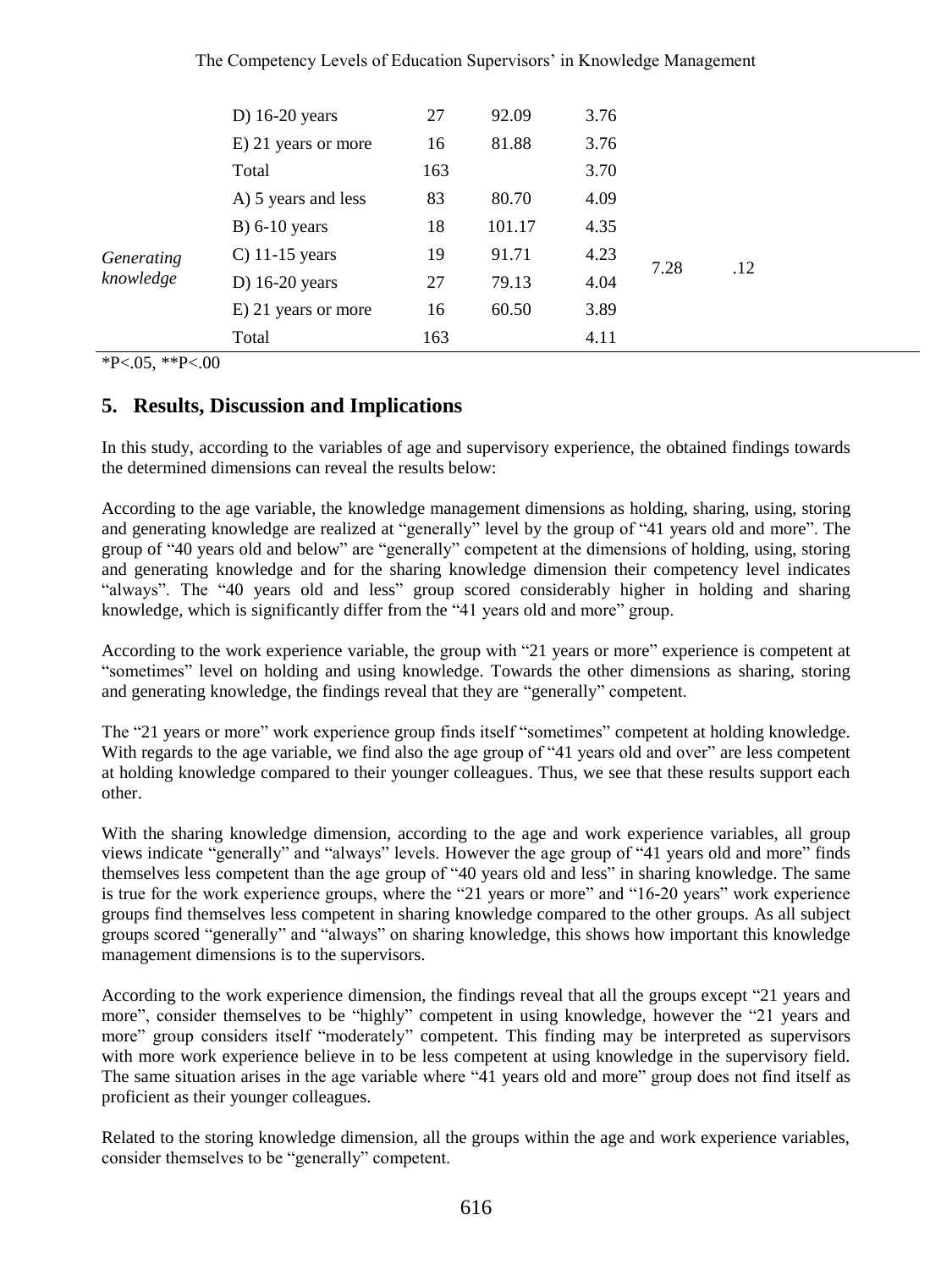The dimension of generating knowledge has been realized at "generally" and "always" levels by all the subject groups. Even if this conclusion collude with the results obtained towards sharing and using knowledge dimensions especially for older or more experienced subject groups' views, we can conclude that supervisors are generally open to new opinions and they support generating knowledge in finding new application methods and generating new policies for supervision to be more effective.

When we look at some of the researches done by various scholars to determine the knowledge management competencies of school administrators' and national education supervisors', the relevant results may be cited as follows: Kılıç (2007) concluded national education administrators were more proficient at holding, sharing, using and storing knowledge than school principals and education supervisors; and, national education administrator aged between 25-29 had a lower proficiency in using knowledge compared to other administrators in different age groups. Dağlı & Uzunboylu (2005) found school administrator need to be educated in holding, sharing, using and storing knowledge to become proficient in the recent developments in knowledge management. Also Çınar (2004) concluded that national education administrators considered themselves to be "highly proficient" in generating and storing knowledge; "very highly proficient" in sharing knowledge; however "moderately proficient" in using knowledge. However education supervisors found national education administrators to be "moderately proficient" in generating and sharing knowledge and "less proficient" in using and storing knowledge. Çetin (2002) found school administrators were not well-informed on the knowledge management process, did not give due importance to sharing knowledge acquired from students and parents with the teachers, were not contributing to the conception of new knowledge and using it to make better the school and were deficient in reaching knowledge sources. Lastly Boydak & Erten (2008) concluded in their study that public school administrators were more proficient than private school administrators in implementation of knowledge management skills.

After studying the literature on the subject, it can be concluded that according to their own perceptions, national education administrators, school administrators and education supervisors consider themselves generally to be "highly competent" and/or "moderately competent" in knowledge management as it is seen in that research. However, considering the dimensions of knowledge management, a general conclusion may be reached that the older and experienced supervisors view themselves not so competent at holding, using and in a sense at sharing knowledge.

### *According to these results, the following suggestions should be given:*

- In an ever changing and growing world, through effective knowledge management implementations, the societal, economic and scientific changes should be closely monitored, and up to date knowledge should be gathered, shared, used, stored, and generated for creating development opportunities and competitive advantages. To achieve such a goal national and international academic communication and interaction should be realized and partnerships should be established.
- The research results shows that supervisors with 6-15 years of work experience are the most competent group regarding the dimensions of knowledge management process. This finding leads us to believe in that these individuals, who are at the most efficient point in their careers, also feel a higher degree of responsibility and enthusiasm when it comes to knowledge management. On the other hand, the groups with less experience in supervision (5 years and less) are relatively less competent in many dimensions. The cause may be that when selecting and educating a supervisor, not enough attention is paid to teaching the knowledge and skills needed for knowledge management. To enhance the know-how and skill levels of holding, using, sharing, storing and generating knowledge, which is a vital for sustainability of an organization, supervisors must be educated before and during employment.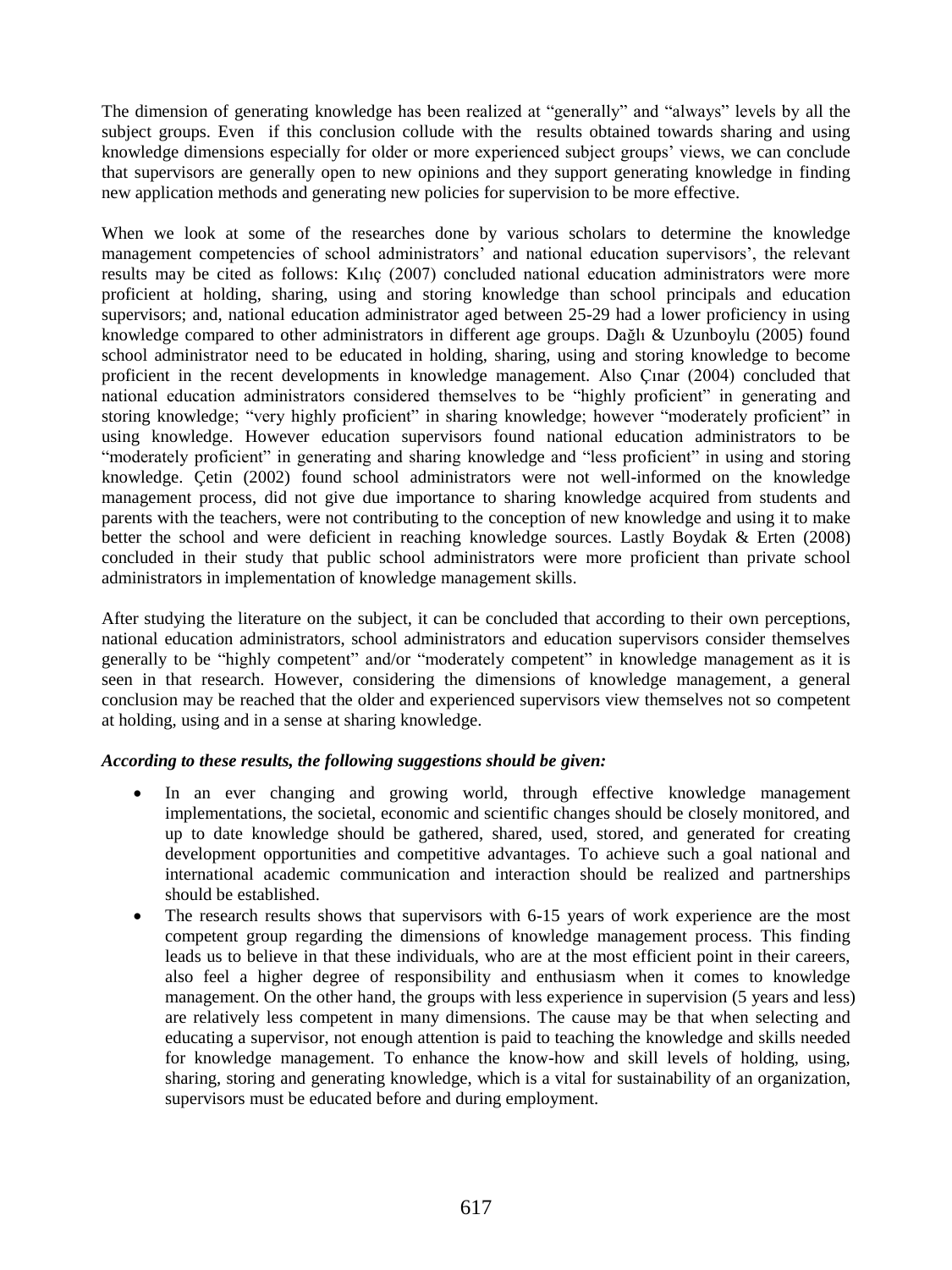- Since the supervisors with more work experience and the ones at older ages considered themselves to be "moderately competent" in holding and using knowledge, they have to be trained especially in using and implementing knowledge technology.
- To increase supervisors' proficiency in knowledge management dimensions and amplifying knowledge management skills, education projects and applications should be implemented.
- Importance should be placed on education supervisors gaining experience in abroad for following and assessing educational developments and opportunities in other countries.
- As knowledge management requires constant research and innovation, in the long run all supervisors must have a graduate education.

## **References**

- Akgün, A.E. & Keskin, H. (2003). Knowledge management as a social interaction process and knowledge management process. *Journal of Gazi University İİBF*, 1/2003, 175-188. [**In Turkish**: Akgün, A.E. ve Keskin, H. (2003), Sosyal bir etkileşim süreci olarak bilgi yönetimi ve bilgi yönetimi süreci, *G.Ü. İ.İ.B.F. Dergisi*, 1/2003, 175-188]. Retrieved 28 April 2009 from [http://dergi.iibf.gazi.edu.tr/dergi\\_v1/5/1/12.pdf](http://dergi.iibf.gazi.edu.tr/dergi_v1/5/1/12.pdf)
- Aktan, C.C. & Vural, İ.Y. (2005). Management of Knowledge in the Knowledge Era. In Coşkun, C.A. & Istiklal, Y.V. (Eds.), *Knowledge Age, Knowledge Management, and Knowledge Systems* (1<sup>st</sup>Ed.) (pp. 1-30). Konya, Çizgi Bookstore. **[In Turkish**: Aktan, C.C. ve Vural, İ.Y. (2005). Bilgi Çağında Bilginin Yönetimi. İçinde Coşkun, C.A. ve Istiklal, Y.V. (Eds), *Bilgi Çağı, Bilgi Yönetimi ve Bilgi Sistemleri* (1. Baskı) (ss. 1-30). Konya, Çizgi Kitabevi].
- Alavi, M. & Leidner, D.E. (2001). Review: Knowledge management and knowledge management systems: conceptual foundations and research issues. *MIS Quarterly*, 25(1) March, 107-136.
- Aydın, M. (2000). *Contemporary Education Supervision (4thEd.)*. Ankara: Hatiboğlu Publishing House. [**In Turkish:** Aydın, M. (2000). *Çağdaş Eğitim Denetimi (4. Baskı)*. Ankara: Hatipoğlu Yayınevi].
- Balasubramanian, P., Nochur, K.H., John, C. et al. (1999). Managing process knowledge for decision support. *Decision Support Systems*, 27(1-2) November, 145-162.
- Barratt-Pugh, L., Kennett, P. & Bahn, S. (2013). Managing knowledge: The critical role of culture and ownership as a mediator of systems. *International Journal of Knowledge Management*, 9(2), 20-37.
- Boydak, Ö.M. & Erten, P. (2008). Teachers' views towards school administrators' knowledge management skills. *GAUJ. Soc. & Appl. Sci*, 3(6) Spring, 67-81. Retrieved 28 April 2009 from [http://www.gau.edu.tr/PDF-Files/JASA\\_03\\_06\\_PDF/JSAS\\_003\\_06\\_06\\_Ozan.pdf](http://www.gau.edu.tr/PDF-Files/JASA_03_06_PDF/JSAS_003_06_06_Ozan.pdf)
- Brinker, B. (2000). Intellectual capital: Tomorrow's asset, today's challenge. Retrieved 11 May 2009 from <http://www.cpavision.org/vision/wpaper05b.cfm#note>
- Bunning, R. (1996). Supervisory training that has turned a profit. *Personnel Review,* 20(9), 9-13.
- Bursalıoğlu, Z. (2002). *New Structure and Behavior in School Management (12th Ed.)*. Ankara: Pegem A Publication. [**In Turkish:** Bursalıoğlu, Z. (2002). *Okul Yönetiminde Yeni Yapı ve Davranış (12. Baskı)*, Ankara: Pegem A Yayıncılık].
- Chantarasombat, C., Srisa-ard, B., Kuofie, M.H.S. & Jennex, M.E. (2010). Using knowledge management to create self-reliant communities in Thailand. *International Journal of Knowledge Management*, 6(1), 62-78.
- Çetin, B. (2002). *Teachers perception about the behaviours of school leaders with regard to knowledge management*. Unpublished master's thesis, Trakya University, Edirne.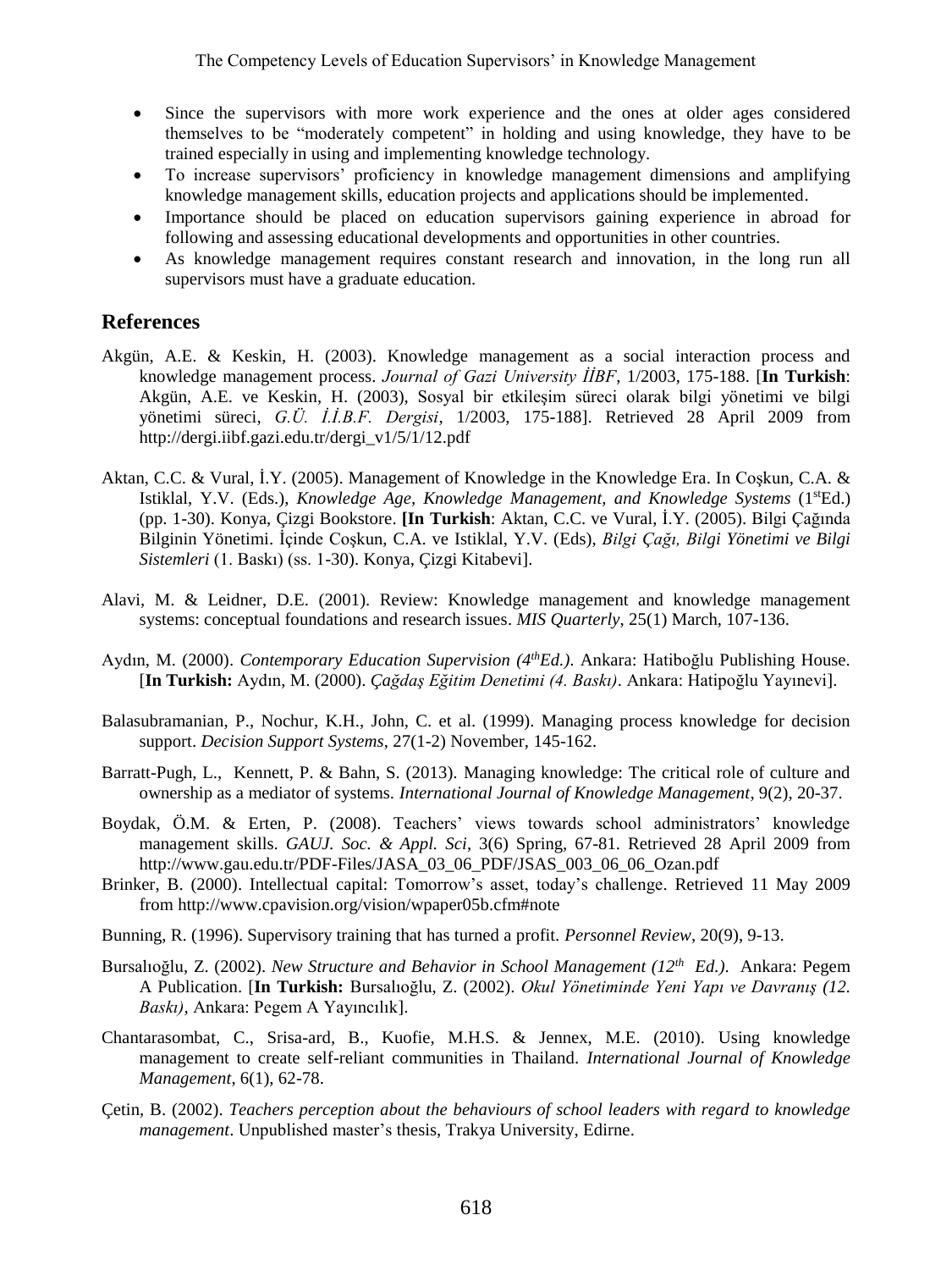Çınar, İ. (2002). *Competences of educational administrators in knowledge management (Malatya province sample).* Unpublished doctoral dissertation, Hacettepe University, Ankara.

\_\_\_\_\_\_\_\_\_ (2004). Competences of educational administrators in knowledge management: sample of Malatya province". Retrieved 03 June 2009 from <http://www.pegem.net/dosyalar/dokuman/452.pdf>

- Dağlı, G. & Uzunboylu, H. (2005). Competence of school principals regarding knowledge management in elementary schools (sample of KKTC, Lefkoşa). Retrieved 03 June 2009 from [http://www.world](http://www.world-education-center.org/index.php/cjes/article/view/16/13)[education-center.org/index.php/cjes/article/view/16/13](http://www.world-education-center.org/index.php/cjes/article/view/16/13)
- Davali, M.M. & Ansari, M.E. (2012). Investıgatıng organizational knowledge management in control and supervision (general inspectıon organization). [Interdisciplinary Journal Of Contemporary Research](http://search.proquest.com/pubidlinkhandler/sng/pubtitle/Interdisciplinary+Journal+of+Contemporary+Research+In+Business/$N/136132/DocView/1101245370/fulltext/140F4D5EF7B3D74D949/1?accountid=15780)  [In Business,](http://search.proquest.com/pubidlinkhandler/sng/pubtitle/Interdisciplinary+Journal+of+Contemporary+Research+In+Business/$N/136132/DocView/1101245370/fulltext/140F4D5EF7B3D74D949/1?accountid=15780) [4\(4\), 1077-1090.](http://search.proquest.com/indexingvolumeissuelinkhandler/136132/Interdisciplinary+Journal+of+Contemporary+Research+In+Business/02012Y08Y01$23Aug+2012$3b++Vol.+4+$284$29/4/4?accountid=15780)
- Demir, M. (2000). *The perceptions of the directors and teachers about primary education inspectors sufficiency in the dimension of task.* Unpublished master's thesis, Kocaeli University, Kocaeli.
- Endres, M.L. & Chowdhury, S. (2013). The role of expected reciprocity in knowledge sharing. *International Journal of Knowledge Management*, 9(2), 1-19.
- Huber, G.P. (1991). Organizational learning: the contributing process and the literatures. *Organization Science*, 2(1), 88-115.
- Khalil, O.E.M. & Shea, T. (2012). Knowledge sharing barriers and effectiveness at a higher education institution. *International Journal of Knowledge Management*, 8(2), 43-64.
- Kılıç, I. (2007). *The ability of knowledge management of education administrators in the example of Aksaray*. Unpublished master's thesis, Selçuk University, Konya.
- Martensson, M. (2000). A critical review of knowledge management as a management tool. Retrieved 03 June 2009 from doi: [10.1108/13673270010350002](http://dx.doi.org/10.1108/13673270010350002)
- [MacNeil, C.M.](http://search.proquest.com/indexinglinkhandler/sng/au/MacNeil,+Christina+Mary/$N?accountid=15780) (2004). Exploring the supervisor role as a facilitator of knowledge sharing in teams*. [Journal of European Industrial Training](http://search.proquest.com/pubidlinkhandler/sng/pubtitle/Journal+of+European+Industrial+Training/$N/37218/DocView/215388863/fulltext/140F4F2983E348F3CF0/1?accountid=15780)*, [28\(1\),](http://search.proquest.com/indexingvolumeissuelinkhandler/37218/Journal+of+European+Industrial+Training/02004Y01Y01$232004$3b++Vol.+28+$281$29/28/1?accountid=15780) [9](http://search.proquest.com/indexingvolumeissuelinkhandler/37218/Journal+of+European+Industrial+Training/02004Y01Y01$232004$3b++Vol.+28+$281$29/28/1?accountid=15780)3-102.
- MEB. (2009). Between Provinces Replacement Guide of Supervisors. [**In Turkish:** MEB. (2009). Ilköğretim Müfettişlerinin İller Arası yer Değiştirme Kılavuzu]. Retrieved 16 June 2009 from
- [http://personel.meb.gov.tr/Kilavuz/KILAVUZ\\_M%C3%9CFETT%C4%B0%C5%9E\\_ILLERARASIN.p](http://personel.meb.gov.tr/Kilavuz/KILAVUZ_M%C3%9CFETT%C4%B0%C5%9E_ILLERARASIN.pdf) [df](http://personel.meb.gov.tr/Kilavuz/KILAVUZ_M%C3%9CFETT%C4%B0%C5%9E_ILLERARASIN.pdf)
- Muhammed, S., Doll, W.J. & Deng, X. (2009). A model of interrelationships among individual level knowledge management success measures. *International Journal of Knowledge Management*, 5(1), 1-16.
- Muhammed, S., Doll, W.J. & Deng, X. (2011). Impact of knowledge management practices on task knowledge: An individual level study. *International Journal of Knowledge Management*, 7(4), 1-21.
- Muratoğlu, V. & Özmen, F. (2006). Knowledge management strategies in educational organizations-the views of educators according to age and school type factors (Tunceli province sample). Retrieved 25 May 2009 from<http://ab.org.tr/ab06/bildiri/85.pdf>
- Muratoğlu, V. (2005). Knowledge management strategies in educational organizations. Unpublished master's thesis, Fırat University, Elazığ.
- Nikabadi, M.S. & Zamanloo, S.O.Z. (2012). A multidimensional structure for describing the influence of supply Chain strategies, business strategies, and knowledge management strategies on knowledge sharing in supply Chain. *International Journal of Knowledge Management*, 8(4), 50-70.
- Olivia, P.F. & Pawlas, G.E. (2001). *Supervision for Taday's Schools*. New York: John Wiley & Sons, Inc.